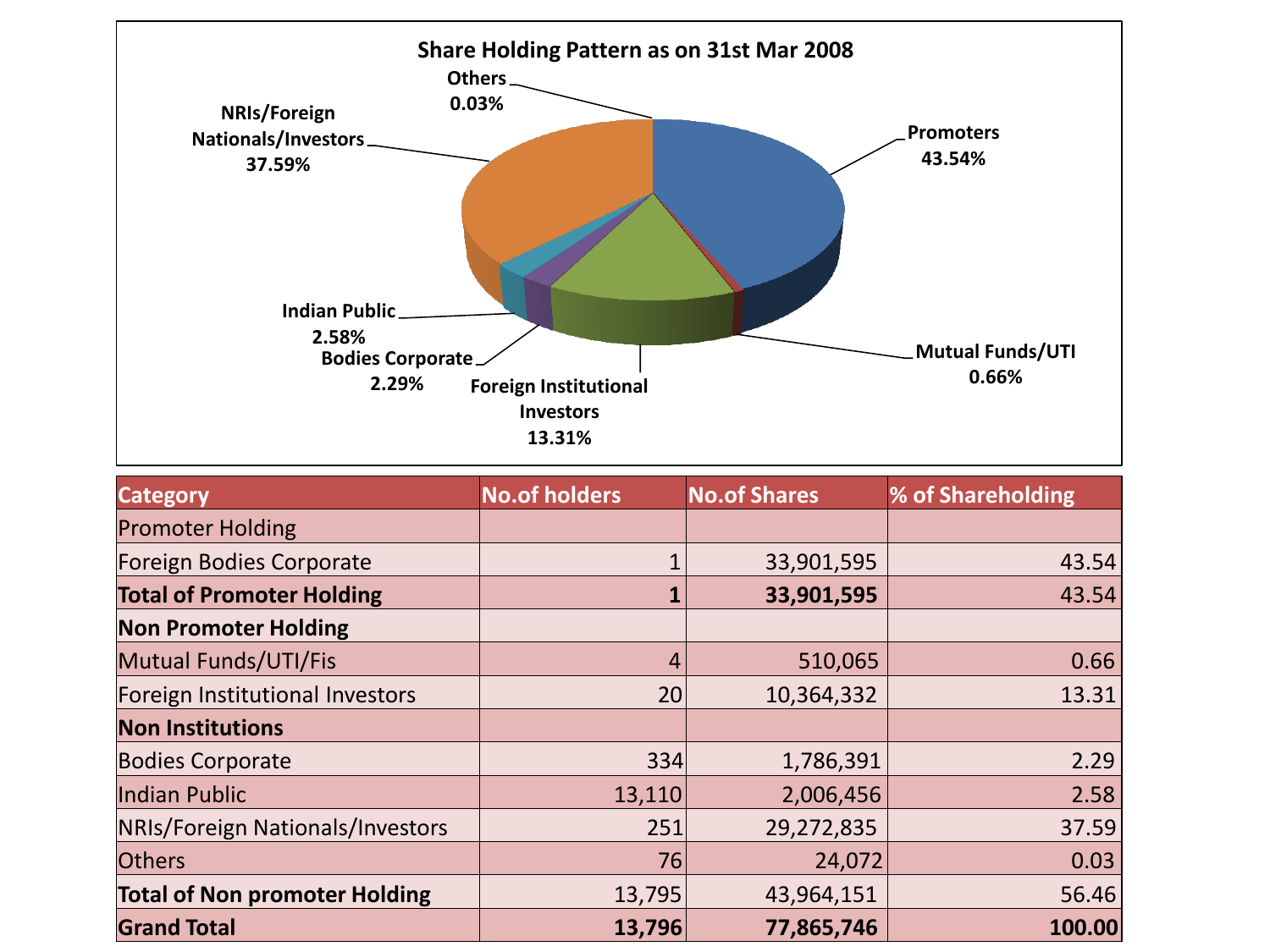|                                                  | SHAREHOLDING PATTERN AS ON 31ST MARCH 2008               |                        |                  |                 |                           |                           |
|--------------------------------------------------|----------------------------------------------------------|------------------------|------------------|-----------------|---------------------------|---------------------------|
|                                                  | <b>Category Category of Shareholder</b>                  | Number of              | <b>Total No.</b> | No. of Shares   | <b>Total Shareholding</b> | <b>Total Shareholding</b> |
| Code                                             |                                                          | shareholders of Shares |                  | held in Demat   | as a %                    | as a % of                 |
|                                                  |                                                          |                        |                  | Form            | of $(A+B)$                | $(A+B+C)$                 |
|                                                  |                                                          |                        |                  |                 |                           |                           |
| (A)                                              | Shareholding of Promoter and                             |                        |                  |                 |                           |                           |
|                                                  | <b>Promoter Group</b>                                    |                        |                  |                 |                           |                           |
| $\frac{1}{(a)}$<br>$\frac{(b)}{(b)}$             | Indian                                                   |                        |                  |                 |                           |                           |
|                                                  | Individuals / Hindu Undivided Family                     | $\Omega$               | 0                | $\mathbf 0$     | 0.00                      | 0.00                      |
|                                                  | Central government/ State Government                     | $\overline{0}$         | $\overline{0}$   | $\overline{0}$  | 0.00                      | 0.00                      |
|                                                  | <b>Bodies Corporate</b>                                  | $\overline{0}$         | $\mathbf 0$      | $\Omega$        | 0.00                      | 0.00                      |
|                                                  | <b>Financial Institutions/Banks</b>                      | $\mathbf 0$            | $\mathbf 0$      | $\pmb{0}$       | 0.00                      | 0.00                      |
| (e)                                              | Any Other (specify)                                      | $\overline{0}$         | $\overline{0}$   | $\pmb{0}$       | 0.00                      | 0.00                      |
|                                                  |                                                          |                        |                  |                 |                           |                           |
|                                                  | Sub-Total (A) (1)                                        | 0                      | $\mathbf{0}$     | 0               | 0.00                      | 0.00                      |
|                                                  |                                                          |                        |                  |                 |                           |                           |
|                                                  | Foreign                                                  |                        |                  |                 |                           |                           |
|                                                  | Individuals(Non resident individuals/foreign individuals | O                      | $\mathbf{0}$     | 0               | 0.00                      | 0.00                      |
| $\frac{2}{\frac{1}{2}}$<br>(c) $\frac{1}{2}$     | <b>Bodies Corporate</b>                                  | $\mathbf{1}$           | 33,901,595       | 33,901,595      | 43.54                     | 43.54                     |
|                                                  | Institutions                                             | O                      | 0                | 0               | 0.00                      | 0.00                      |
|                                                  | Any Other (Specify)                                      | O                      | 0                | O               | 0.00                      | 0.00                      |
|                                                  | Sub-Total (A) (2)                                        | 1                      | 33,901,595       | 33,901,595      | 43.54                     | 43.54                     |
|                                                  |                                                          |                        |                  |                 |                           |                           |
|                                                  | <b>Total Shareholding of Promoter</b>                    |                        | 33,901,595       | 33,901,595      | 43.54                     | 43.54                     |
|                                                  | and Promoter Group (A)=(A) (1) +(A) (2)                  |                        |                  |                 |                           |                           |
|                                                  |                                                          |                        |                  |                 |                           |                           |
|                                                  |                                                          |                        |                  |                 |                           |                           |
|                                                  | <b>Public Shareholding</b>                               |                        |                  |                 |                           |                           |
| $\frac{(B)}{(1)}$<br>(1) (a) (b) (c) (c) (e) (f) | Institutions                                             |                        |                  |                 |                           |                           |
|                                                  | Mutual Funds/ UTI                                        | 3                      | 508641           | 508,641         | 0.65                      | 0.65                      |
|                                                  | Financial Institutions / Banks                           | $\mathbf{1}$           | 1,424            | 1,424           | 0.00                      | 0.00                      |
|                                                  | Central Government/ State Government                     | $\Omega$               | $\mathbf 0$      | $\mathbf 0$     | 0.00                      | 0.00                      |
|                                                  | Venture Capital Funds                                    | $\overline{0}$         | $\overline{0}$   | $\mathbf 0$     | 0.00                      | 0.00                      |
|                                                  | <b>Insurance Companies</b>                               | $\overline{0}$         | $\mathbf 0$      | $\mathbf 0$     | 0.00                      | 0.00                      |
|                                                  | Foreign Institutional Investors                          | 20                     | 10,364,332       | 10,364,332      | 13.31                     | 13.31                     |
| (g)                                              | Foreign Venture Capital Investors                        | $\mathbf 0$            | $\mathbf 0$      | $\Omega$        | 0.00                      | 0.00                      |
| (h)                                              | Any Other (Specify)                                      | $\overline{0}$         | $\mathbf 0$      | $\mathbf 0$     | 0.00                      | 0.00                      |
|                                                  |                                                          |                        |                  |                 |                           |                           |
|                                                  |                                                          |                        |                  |                 |                           |                           |
|                                                  | Sub-Total (B)(1)                                         | 24                     | 10,874,397       | 10,874,397      | 13.97                     | 13.97                     |
| $\binom{2}{a}$                                   | <b>Non Institutions</b>                                  |                        |                  |                 |                           |                           |
|                                                  | <b>Bodies Corporate</b>                                  | 334                    | 1,786,391        | 1,786,391       | 2.29                      | 2.29                      |
| (b)                                              | Individuals Holding nominal share capital                |                        |                  |                 |                           |                           |
|                                                  | upto Rs. 1 Lakh                                          | 12,511                 | 1,669,940        | 1,507,823       | 2.14                      | 2.14                      |
|                                                  | ii. In excess of Rs. 1 Lakh                              | 14                     | 189,667          | 116,287         | 0.24                      | 0.24                      |
| c)                                               | Any Other                                                |                        |                  |                 |                           |                           |
|                                                  | <b>Clearing Member</b>                                   | 68                     | 17,768           | 17,768          | 0.02                      | 0.02                      |
|                                                  | Directors and their relatives                            | $\overline{2}$         | 357,028          | 63,946          | 0.46                      | 0.46                      |
|                                                  | <b>Escrow Account</b>                                    | $\mathbf{1}$           | 415              | 415             | 0.00                      | 0.00                      |
|                                                  | Foreign Corporate Bodies                                 | $\overline{2}$         | 28,469,103       | 6,430,915       | 36.56                     | 36.56                     |
|                                                  | <b>Hindu Undivided Families</b>                          | 584                    | 76,839           | 76,839          | 0.10                      | 0.10                      |
|                                                  | Non resident Indian                                      | 245                    | 508,214          | 163,764         | 0.65                      | 0.65                      |
|                                                  | Trust<br>Foreign Nationals                               | 7<br>3                 | 5,889<br>8,500   | 889<br>$\Omega$ | 0.01<br>0.01              | 0.01<br>0.01              |
|                                                  |                                                          |                        |                  |                 |                           |                           |
|                                                  | Sub-Total (B)(2)                                         | 13,771                 | 33,089,754       | 10,165,037      | 42.50                     | 42.50                     |
|                                                  |                                                          |                        |                  |                 |                           |                           |
|                                                  | Total Public Shareholding (B)=(B)(1)+(B)(2)              | 13,795                 | 43,964,151       | 21,039,434      | 56.46                     | 56.46                     |
|                                                  |                                                          |                        |                  |                 |                           |                           |
|                                                  | TOTAL (A)+(B)                                            | 13,796                 | 77,865,746       | 54,941,029      | 100.00                    | 100.00                    |
|                                                  |                                                          |                        |                  |                 |                           |                           |
| C)                                               | Shares held by Custodians and against which              | 0                      | $\mathbf 0$      | $\mathbf 0$     | 0.00                      | 0.00                      |
|                                                  | depository receipts have been issued                     |                        |                  |                 |                           |                           |
|                                                  | Grand Total (A) +(B) +(C)                                | 13,796                 | 77,865,746       | 54,941,029      | 100.00                    | 100.00                    |
|                                                  |                                                          |                        |                  |                 |                           |                           |